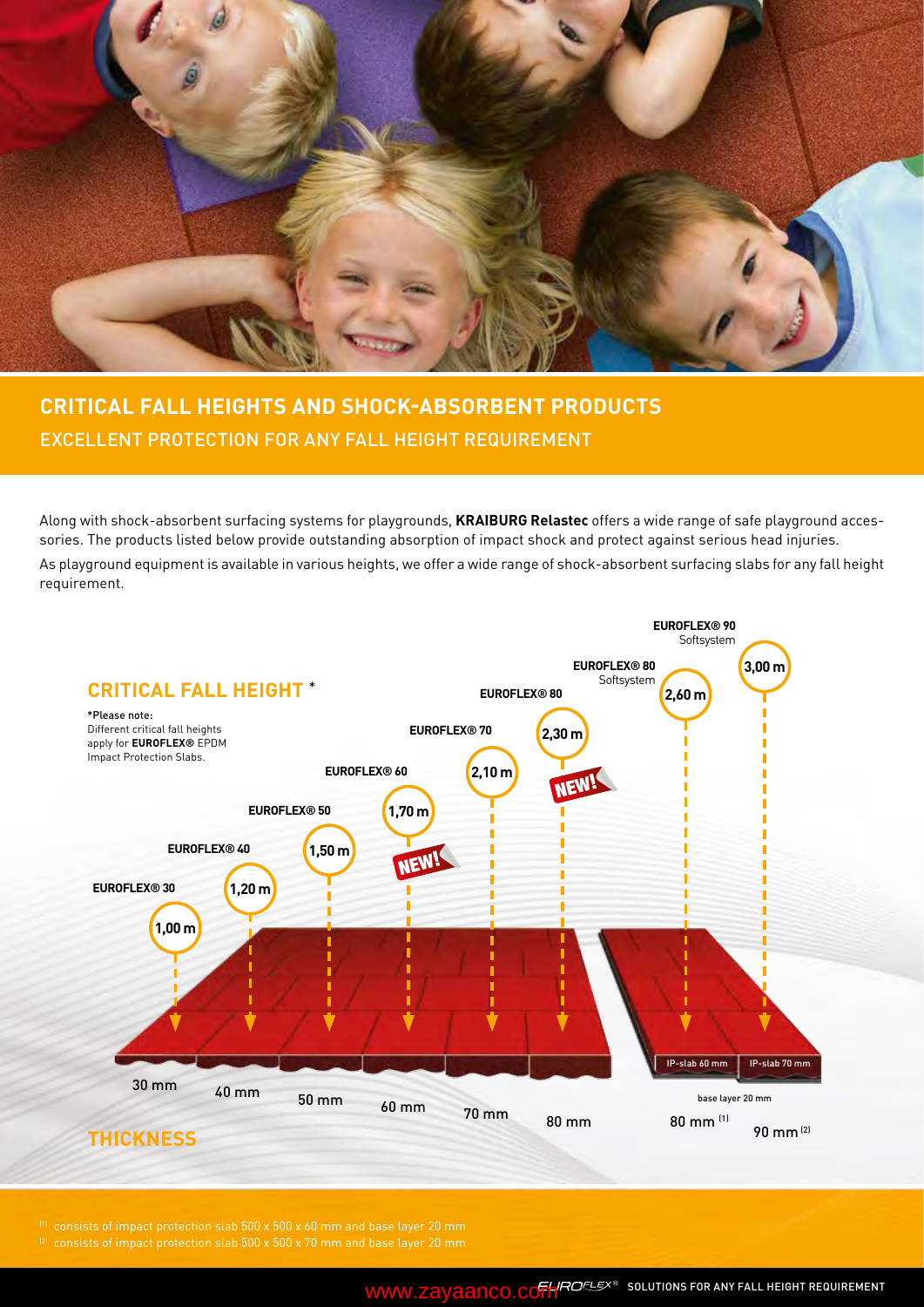

## **IMPACT PROTECTION SLAB EPDM MULTICOLOR** FOR MORE COLOUR DIVERSITY ON PLAY AREAS

KRAIBURG Relastec brings more color to your life! The **EUROFLEX® EPDM multicolor slab** is the newest addition to our **EUROFLEX®** impact protection slabs range. What makes this slab so very special is its multicolor surface, a mixture of 2 or 3 EPDM colors - according to our EPDM color range on page 7 - thus providing a wide range of color options and maximum flexibility for individual design. It goes without saying that the **EUROFLEX® EPDM multicolor slab** has the same safety characteristics as our **EUROFLEX® EPDM** slabs.

The **EUROFLEX® EPDM multicolor slab** – alone or in combination with **EUROFLEX® EPDM slabs** – offers exciting design options!

#### **Technical Data**

**Material base slab:** recycled rubber granulate with PU binding agent **Material surface:** mixed EPDM rubber granules (2 or 3 colours) with PU binding agent

Colours<sup>(1)</sup>: according EPDM colour range shown on page 7 **Tolerances:** Length and width ± 0,8%, thickness ± 2 mm

| Max. Fall<br>Height [m] | <b>Thickness</b><br>[mm] | <b>Dimensions</b><br>[mm] | <b>Weight</b><br>approx.<br>[kg]/unit |
|-------------------------|--------------------------|---------------------------|---------------------------------------|
| 1,00                    | 30                       | $500 \times 500$          | 5,6                                   |
| 1,20                    | 40                       | $500 \times 500$          | 8,1                                   |
| 1,40                    | 50                       | $500 \times 500$          | 8,4                                   |
| 1,60                    | 55                       | $500 \times 500$          | 9,3                                   |
| 2,10                    | 70                       | $500 \times 500$          | 9.8                                   |
| 2,40                    | 80                       | 500 x 500                 | 12,8                                  |
|                         |                          |                           |                                       |
| 3.00                    | 90                       | Softsystem                | 11,0                                  |